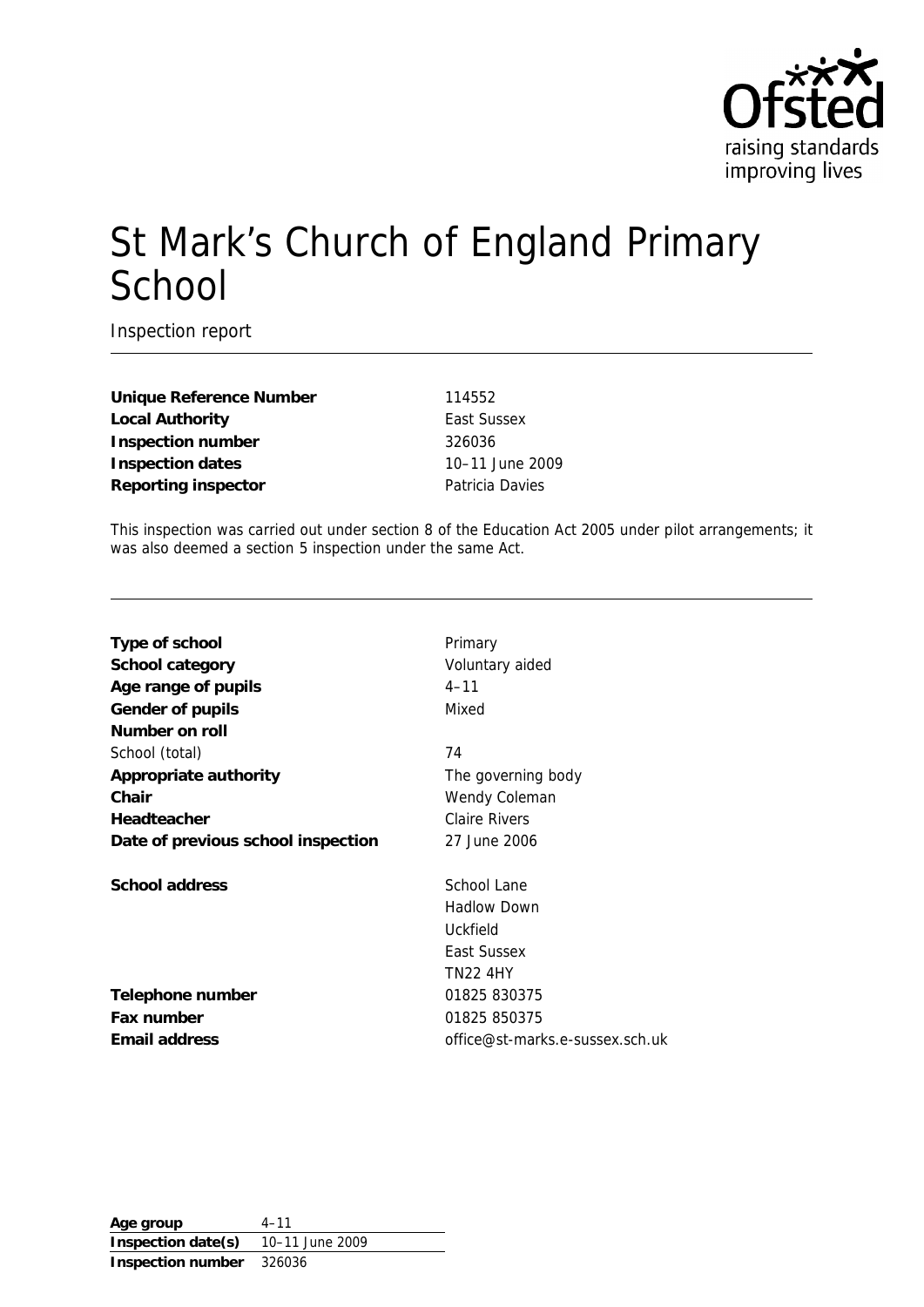#### © Crown copyright 2009

#### Website: www.ofsted.gov.uk

This document may be reproduced in whole or in part for non-commercial educational purposes, provided that the information quoted is reproduced without adaptation and the source and date of publication are stated.

Further copies of this report are obtainable from the school. Under the Education Act 2005, the school must provide a copy of this report free of charge to certain categories of people. A charge not exceeding the full cost of reproduction may be made for any other copies supplied.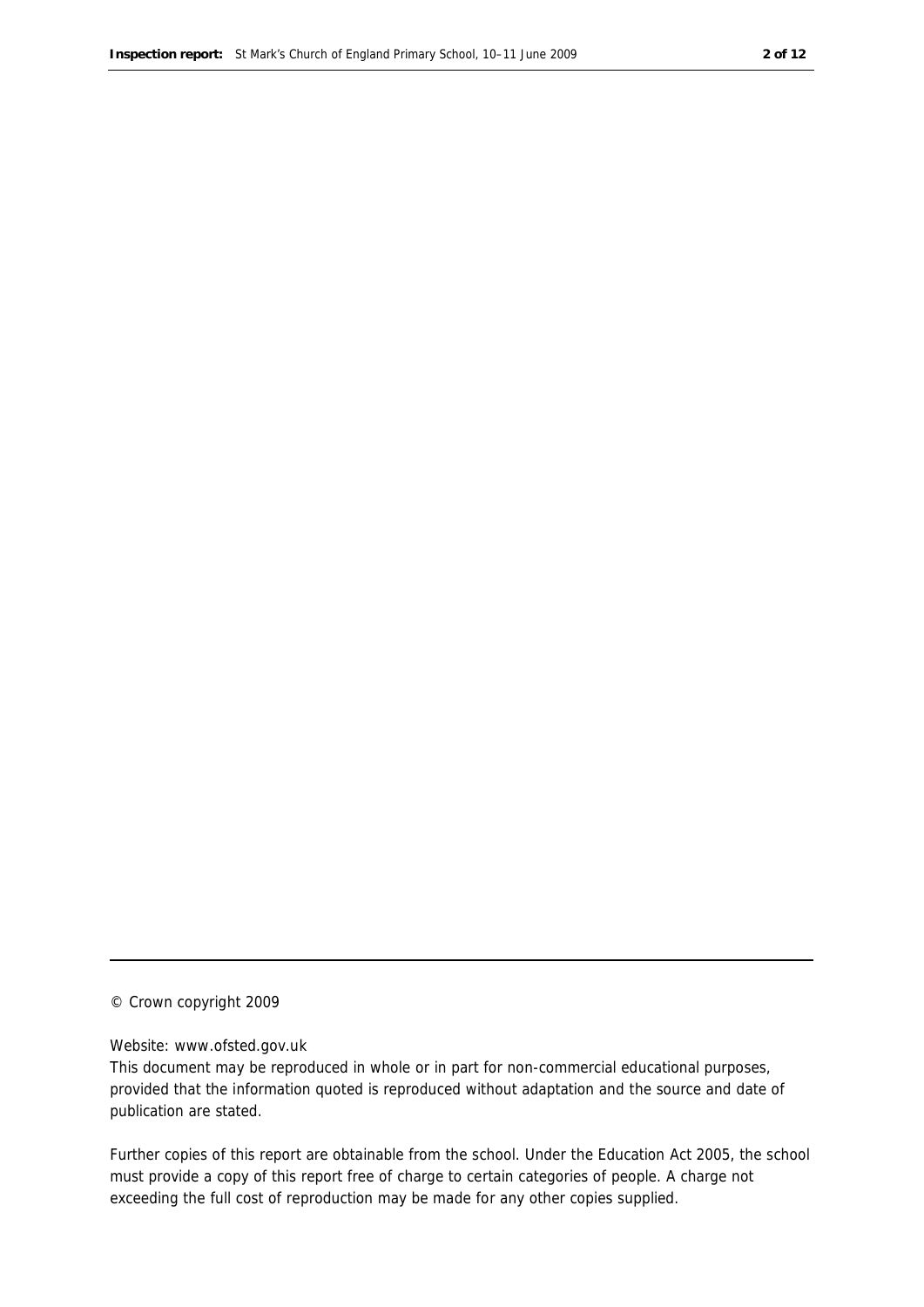# **Introduction**

This pilot inspection was carried out by one additional inspector. The inspector visited six lessons, and held meetings with governors, staff, a group of pupils and, in addition, talked with pupils during lessons and parents before school. The inspector observed the school's work and scrutinised a range of information, which included assessment information, school documentation, pupils' work and 31 questionnaires from parents.

The inspector reviewed many aspects of the school's work, and looked in detail at the following:

- the impact of current initiatives on progress in writing by Year 2, especially for boys at the higher Level 3
- how far the increased focus on use and application of mathematical knowledge and skills is improving achievement in this subject
- $\blacksquare$  the quality and impact of monitoring by subject leaders and governors, including consultation with parents and pupils
- how successfully the school's work to promote community cohesion has extended pupils' awareness of the diversity of faith and belief, especially in the United Kingdom.

## **Information about the school**

Children join the Early Years Foundation Stage at St Mark's into a Reception group, which also contains the pupils in Year 1. The other two classes also have more than one year group, currently containing Years 2 and 3 in one and Years 4, 5 and 6 in the other. Almost all the pupils are from White British families. The proportion with learning difficulties and/or disabilities is below average. The present headteacher joined the school in April 2007. Substantial improvements to the school's accommodation have just been completed.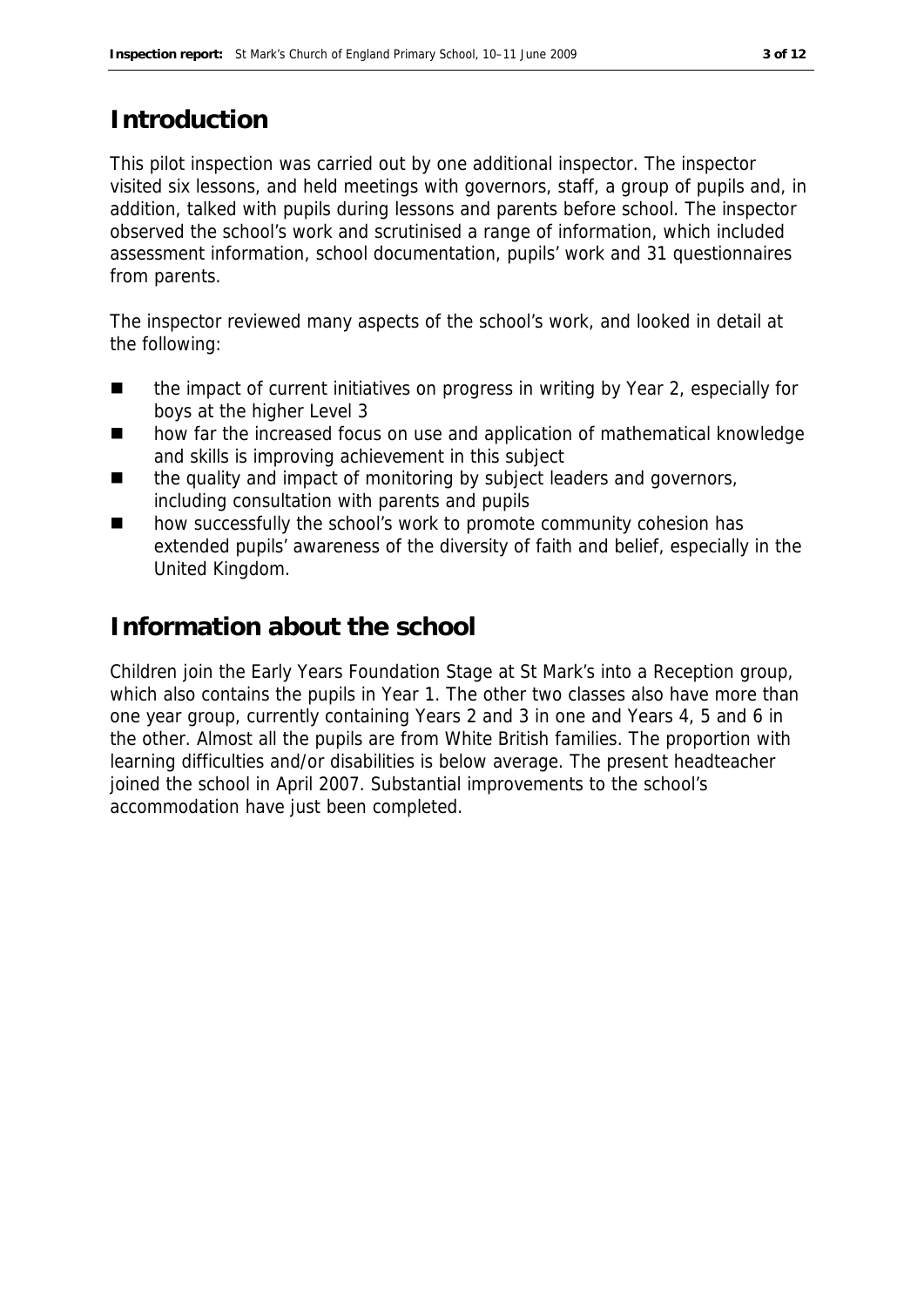# **Inspection judgements**

**Grades: 1 is outstanding, 2 is good, 3 is satisfactory, and 4 is inadequate**

#### **Overall effectiveness 1**

#### **Capacity for sustained improvement 1**

# **Main findings**

St Mark's remains an outstanding school with considerable capacity for sustained improvement. Its exceptional qualities are marked by high standards, the excellent progress that pupils make and its conspicuous strength as a warm and supportive community. Parents and pupils alike think a great deal of their school. As one pupil commented, 'The school is like one big family where everyone knows each other.' Diversity and equality are highly prized and, where necessary, carefully tailored support for pupils' particular personal and academic needs ensures that all succeed. This detailed attention to the individual marks out the school's high level of pastoral care.

The headteacher has worked tirelessly, not only to preserve the school's tradition of consistent academic success, but also to expand further the breadth and richness of pupils' experience. The impact of this endeavour has proved especially successful for the youngest pupils, whose progress has been accelerated by the benefits of exciting topics, a new outdoor space for activities and greater opportunity for independent learning. The headteacher's passion and enthusiasm are not alone, however, but replicated right across the staff and governing body. Responsibilities for increasing the school's effectiveness are shared equally. Importantly, there is considerable scope for staff to develop highly stimulating and exciting projects in, for example, the use of new technologies. The monitoring of performance is comprehensive and robust and gives leaders and governors a very clear view of the school's work and priorities for moving forward. Its constant commitment to improvement has led the school to expand its links extensively within the local community, and also to schools and pupils in this country and abroad. Such projects give the oldest pupils in particular a strong insight into faiths, traditions and experience beyond their own.

In addition to excellent teaching, pupils' exemplary behaviour and hugely positive attitudes continue to play a crucial part in their high level of achievement. Learning and enjoyment are particularly lifted where natural links are drawn between subjects to make work interesting and relevant. The school is very conscious of the need to increase the use of this approach in mathematics, where there are fewer opportunities for pupils to use and develop their skills and knowledge in 'real' contexts.

The considerable popularity of the school's sports clubs clearly reflects pupils' ready adoption of a healthy lifestyle. Equally, a mature understanding of the need to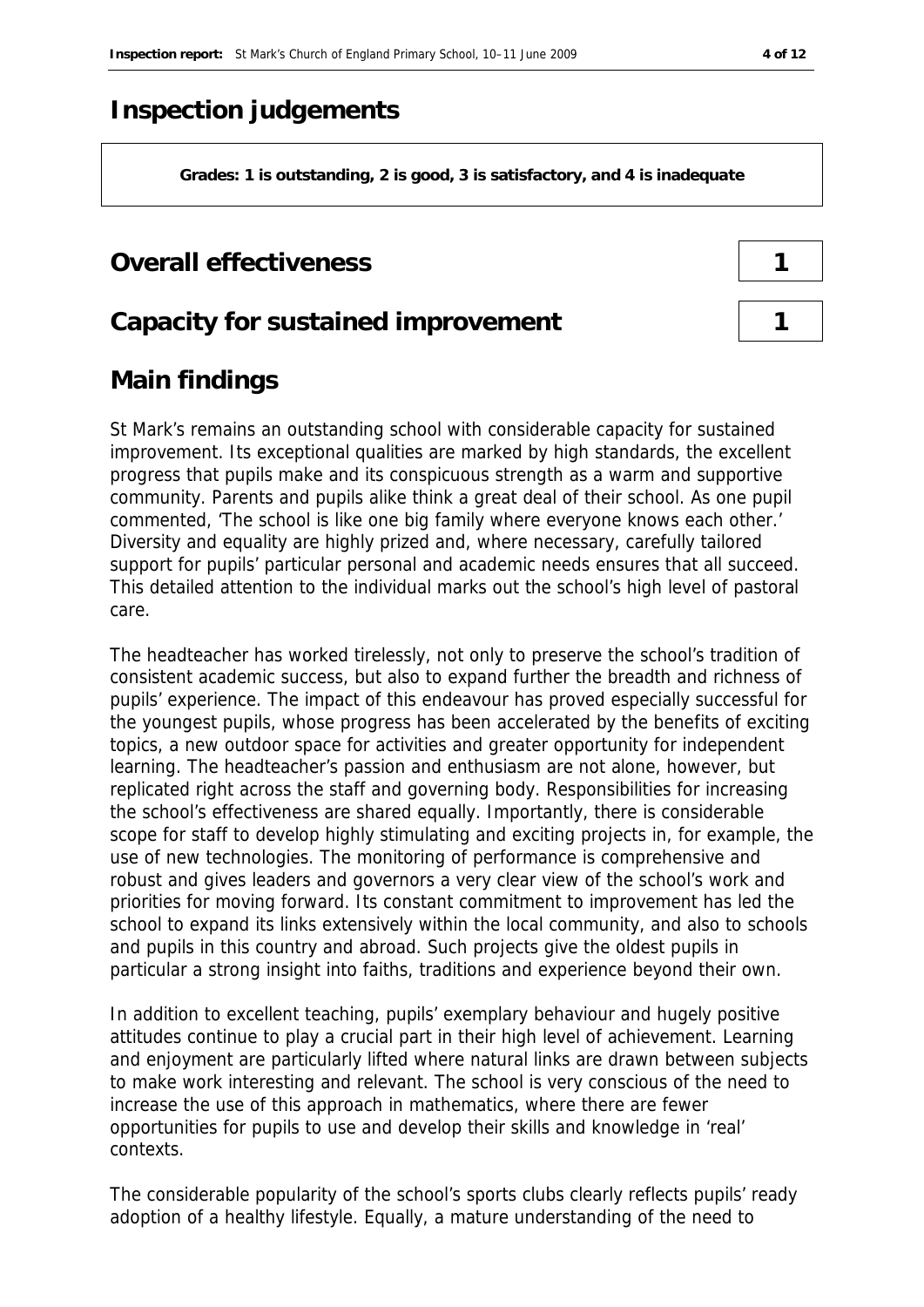restrict access when using the internet, even amongst the youngest, shows pupils' extremely strong sense of personal safety. In turn, these careful measures are illustrations of the school's great attention to ensuring pupils' welfare and protection.

#### **What does the school need to do to improve further?**

- Expand pupils' experience in mathematics by:
	- giving them frequent opportunities to use their mathematical knowledge and skills in 'real' contexts
	- drawing links between mathematics and other subjects to make learning more interesting and relevant.

#### **Outcomes for individuals and groups of pupils 1**

The highly individual written work and closely focused levels of attention of pupils at the higher end of the school powerfully encapsulate the excellent quality of pupils' progress as they move through the school. Willing and ready enthusiasm is a marked feature of pupils' learning. Swift progress from Reception onwards maintains above average standards at Year 2, and leads on to high levels of attainment at Year 6. The school is particularly effective at moving pupils on to the higher Level 5, including those with particular talents and gifts. However, the school equally ensures that the progress of pupils with learning difficulties and/or disabilities also keeps pace with that of others, so that these pupils also make considerable gains.

In response to few boys gaining the higher Level 3 in writing by Year 2, more imaginative topics have been selected deliberately to stimulate their interest and motivation. This new strategy has been especially influential within Reception and Year 1, providing a highly effective start. In the current Year 2, attainment in writing has recovered from a dip last year and is, once again, above average. Progress in mathematics is spurred on by a substantial understanding of number and calculation, but is not quite as fast paced as in English and science. The reason for this difference rests with the relatively limited chances for pupils to apply their mathematical knowledge in meaningful circumstances and as an integral part of their everyday learning.

Pupils' kindness, considerable social skills and good sense, together with their high levels of academic success, prepare them extremely well for their future education and adult life. They recognise that the strength of their school community lies in mutual respect: the willingness, for example, to think about how what they say might affect the feelings of others. Such sensitivity creates excellent relationships and high self-esteem. They report no bullying, just the occasional silliness that is 'sorted out quickly'. Very productive relationships with parents have enabled the school to tackle the issue of absence due to holidays taken during term time, so raising attendance to above average levels.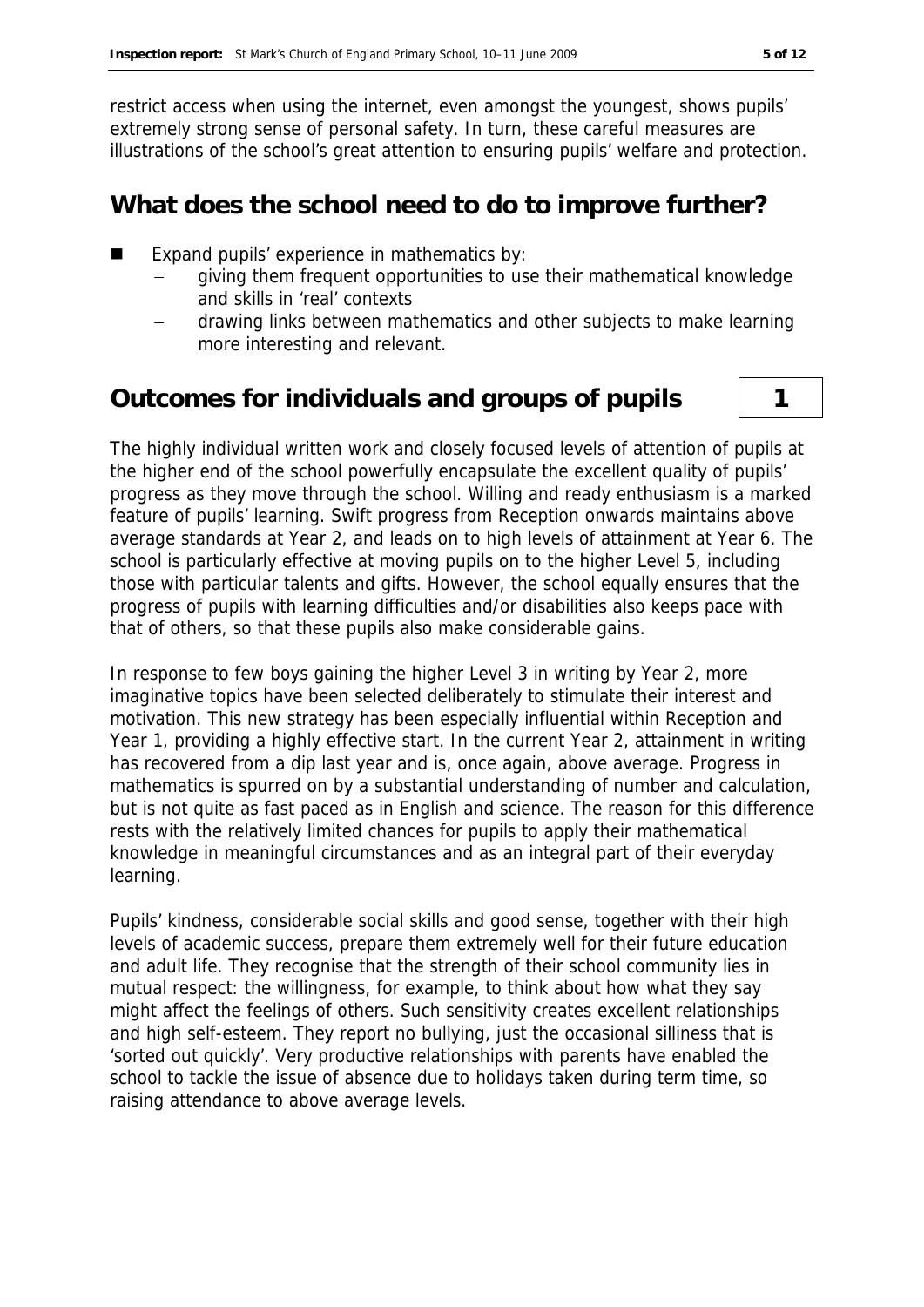| Pupils' attainment <sup>1</sup>                                                                                    |   |
|--------------------------------------------------------------------------------------------------------------------|---|
| The quality of pupils' learning and their progress                                                                 |   |
| The quality of learning for pupils with learning difficulties and/or disabilities and their<br>progress            |   |
| How well do pupils achieve and enjoy their learning?                                                               |   |
| To what extent do pupils feel safe?                                                                                |   |
| How well do pupils behave?                                                                                         |   |
| To what extent do pupils adopt healthy lifestyles?                                                                 |   |
| To what extent do pupils contribute to the school and wider community?                                             |   |
| Pupils' attendance <sup>1</sup>                                                                                    | 2 |
| How well do pupils develop workplace and other skills that will contribute to<br>their future economic well-being? |   |
| What is the extent of pupils' spiritual, moral, social and cultural development?                                   |   |

### **How effective is the provision?**

-

Pupils benefit from a rich range of experiences at St Mark's. Community projects – like working with the local playing fields committee to plan improvements to the village recreation ground, or alongside professionals to reduce the speed of traffic – widen their sense of responsibility. Visits to a school in London with a very different cultural mix and meeting teachers from 'twinned' schools in Africa and Germany extend that perspective even further. The school's own version of 'Dragons Den' allowed for considerable entrepreneurial effort in all classes.

These stimulating initiatives provide a very successful backdrop for teaching and learning. The innovative use of information and communication technology (ICT), for example, provides pupils with some memorable activities, whilst also acting as an everyday tool for research and writing. A strong emphasis on practical activity makes lessons fun and interesting, for example planting seeds as a prelude to writing instructions. Tasks are also routinely adapted to meet and challenge different levels of ability, so that one group may be writing simple instructions for children in Reception to follow, while another must give sophisticated detail about planting more unusual vegetables. Even where some boys in the middle years of the school find it hard to sit still, stimulating activities such as these ensure that they are listening and, therefore, quick to contribute to questions. Another underlying strength of teaching is rigorous assessment and high expectations of pupils' progress. Detailed tracking of achievement ensures that any at risk of not meeting the school's challenging targets are identified quickly and supported successfully. Regular marking and feedback invariably provide pointers for improvement and are always encouraging.

Parents of new arrivals speak with considerable warmth of the school's welcoming support. Special touches, like flowers on tables, help to make lunchtime a relaxed

<sup>&</sup>lt;sup>1</sup> The grades for attainment and attendance are: 1 is high; 2 is above average; 3 is broadly average; and 4 is low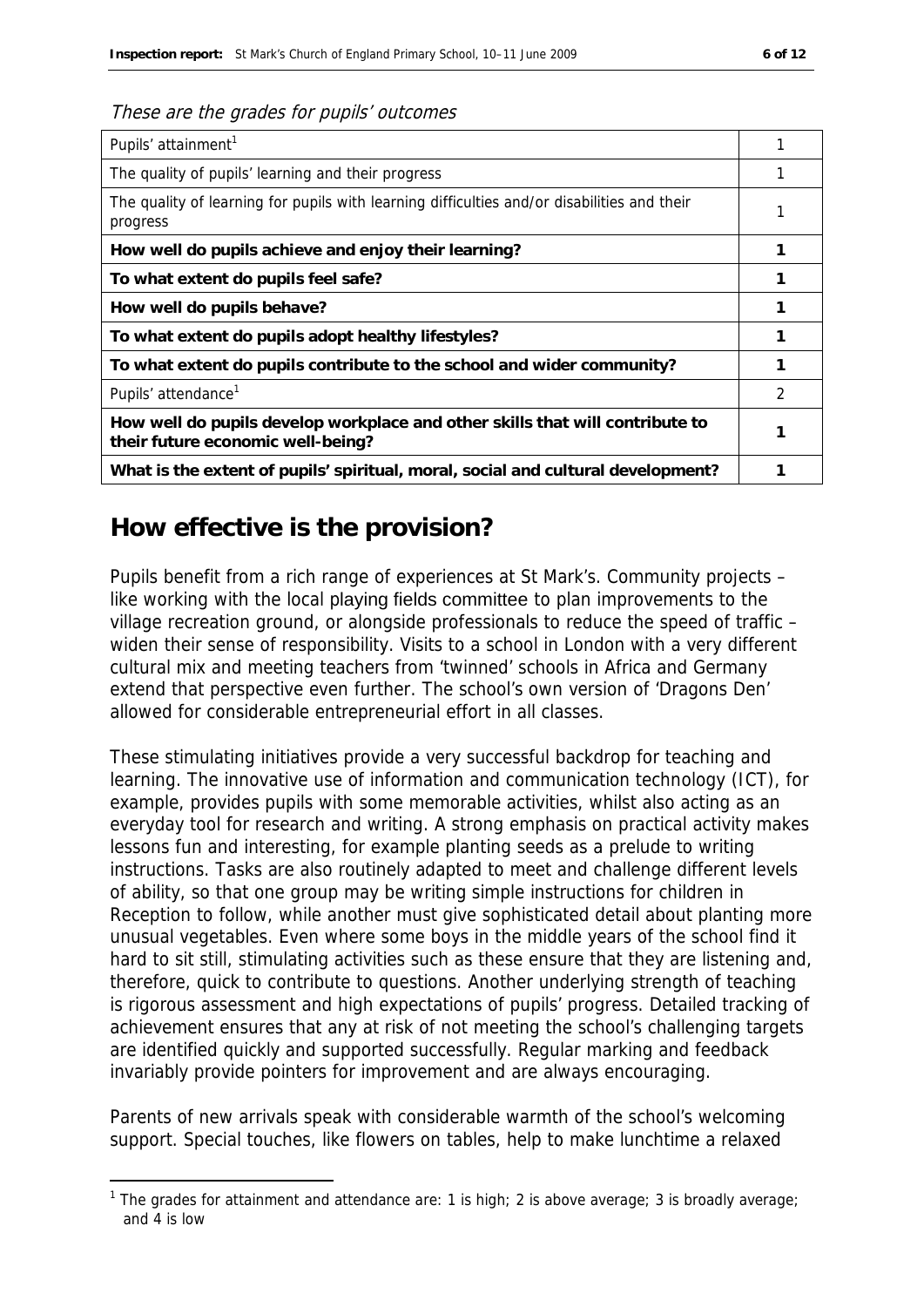and civilised social occasion. Regular checks on lunch boxes ensure that all bring fresh fruit, while the catering company has been especially selected for its focus on healthy eating. Pupils' friendliness towards each other also makes an important contribution to the school's highly diligent care of each pupil. More formal support includes the 'buddying' of older pupils with Reception children in advance of them starting school, not only to show new children the ropes when they join, but to maintain a point of contact for as long as it is needed.

These are the grades for the quality of provision

| The quality of teaching                                                                                    |  |
|------------------------------------------------------------------------------------------------------------|--|
| The use of assessment to support learning                                                                  |  |
| The extent to which the curriculum meets pupils' needs, including, where<br>relevant, through partnerships |  |
| The effectiveness of care, guidance and support                                                            |  |

#### **How effective are leadership and management?**

Enormous enthusiasm and a passion for moving things on are the hallmarks of the school's leadership, and shared by all members of the school's community. Enterprise and initiative are actively encouraged. New technology has been embraced with open arms to enrich learning, extend links with parents and bring the school's curriculum into the home. Indeed, curriculum innovation has been at the forefront of development and the school is well aware that the same imaginative approach now needs to be extended even further within mathematics. Substantial improvements to the school's accommodation have given more possibilities for expanding the school's education. Such is parents' considerable support for the school, that they raised a large sum of money towards the refurbishment costs.

All staff and governors play a strong role in evaluating the school's success, drawing too on the views of parents and pupils. Governors were firm and decisive about the appointment of a new headteacher and had a very clear and accurate view of what was needed to take the school further in its success. They remain extremely well informed and highly supportive and challenging of the school's performance. All responsibilities are taken very seriously, including comprehensive checks and assessment of risk to ensure pupils' safety. No stone is left unturned in the school's work, and it has been quick to follow up the notion of community cohesion. Links with the village and church have been greatly increased. Ever mindful of the characteristics of its community and the needs of its pupils, the school has provided an invaluable glimpse of the diversity of culture and circumstances in this country and beyond. A recent multi-faith day has deepened respect for other religions and given a springboard for further work in this area. This continuing search for improvement illustrates the school's ongoing commitment to giving every one of its pupils the very best experience it can provide.

These are the grades for leadership and management

**The effectiveness of leadership and management in communicating ambition and driving improvement <sup>1</sup>**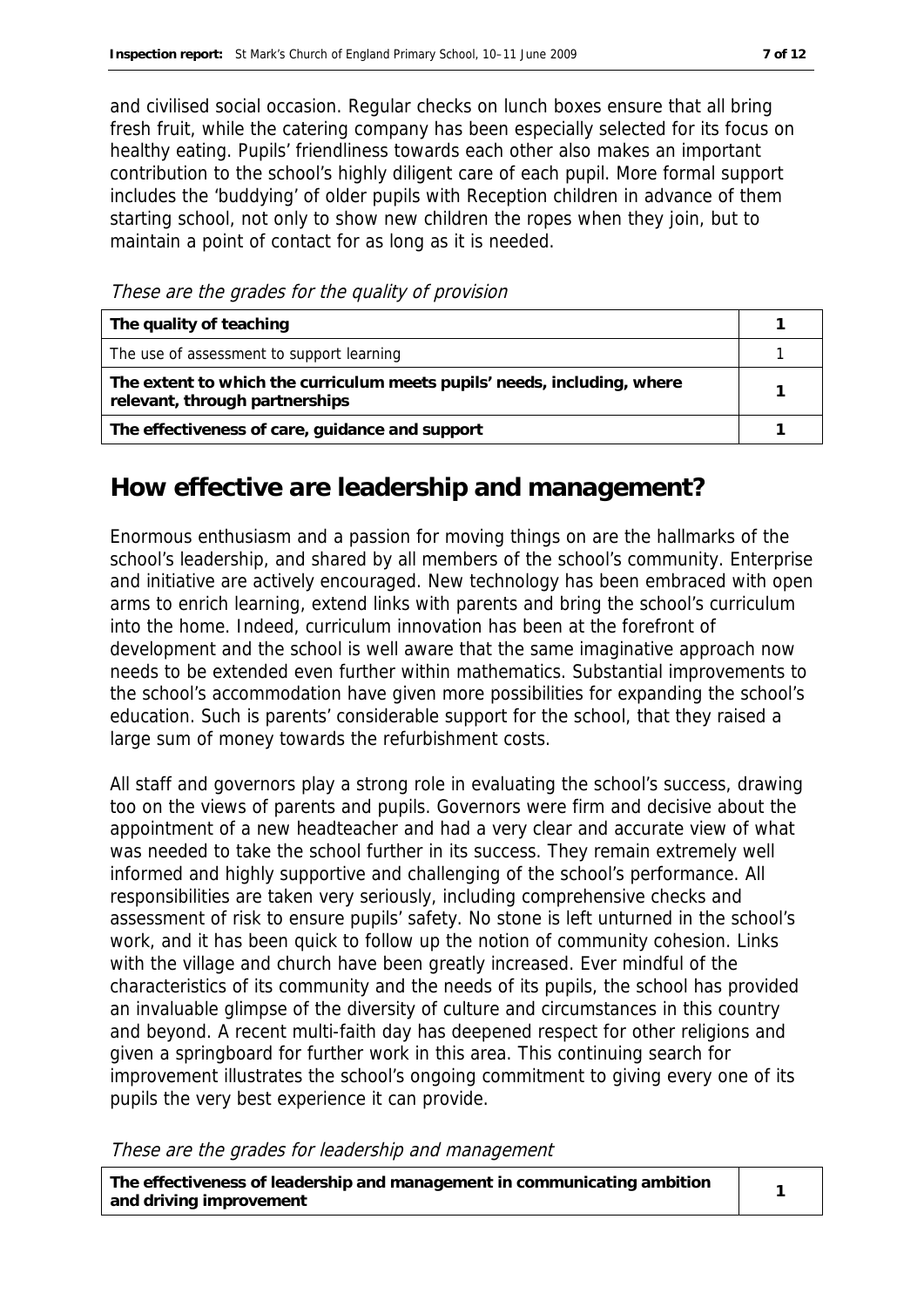| The effectiveness with which the school promotes equality of opportunity and<br>tackles discrimination                                                              |  |
|---------------------------------------------------------------------------------------------------------------------------------------------------------------------|--|
| The effectiveness of safeguarding procedures                                                                                                                        |  |
| The effectiveness of the governing body in challenging and supporting the<br>school so that weaknesses are tackled decisively and statutory responsibilities<br>met |  |
| The effectiveness of the school's engagement with parents and carers                                                                                                |  |
| The effectiveness of partnerships in promoting learning and well-being                                                                                              |  |
| The effectiveness with which the school promotes community cohesion                                                                                                 |  |
| The effectiveness with which the school deploys resources to achieve value for<br>money                                                                             |  |

# **Early Years Foundation Stage**

Achievement has been significantly enhanced this year in Reception on what was already a good start. Attainment on entry varies from year to year with each small group. Last year it was broadly as expected. This year it was above expectations, and such has been the rate of progress that standards in this group are now well above that expected for their age in all areas of learning. A new decked area stretches learning outside whether it is fine or wet. Especially good use is made of these additional opportunities because independent learning has been greatly increased. From the moment of arrival at the start of the day, children experience a wide range of engaging activity. They immediately and enthusiastically take part, eased in by the routines of identifying their option for lunch and by the chat and support of adults. Levels of cooperation and friendliness among children are high. Induction arrangements are comprehensive and planned carefully to ensure a smooth and happy beginning to school life.

The selection of topics has appeal for both boys and girls, creating positive attitudes among boys for their academic work now and as a basis for the future. Activities are imaginative, with ICT at the cutting edge of children's achievement. This enables them, for example, to produce simple animated films of dinosaurs, taken inside the pre-historic 'sets' they have created. Photographs of ladybirds, taken from the internet, promote a wealth of observation. Underpinning such stimulating work is the close attention paid to basic skills, such as sounds and letters. Discussion with an adult in small groups really draws out children's ideas, although opportunities to participate are not always so readily given when the class is together as a whole group.

| Outcomes for children in the Early Years Foundation Stage                             |  |
|---------------------------------------------------------------------------------------|--|
| The quality of provision in the Early Years Foundation Stage                          |  |
| The effectiveness of leadership and management in the Early Years Foundation<br>Stage |  |
| Overall effectiveness of the Early Years Foundation Stage                             |  |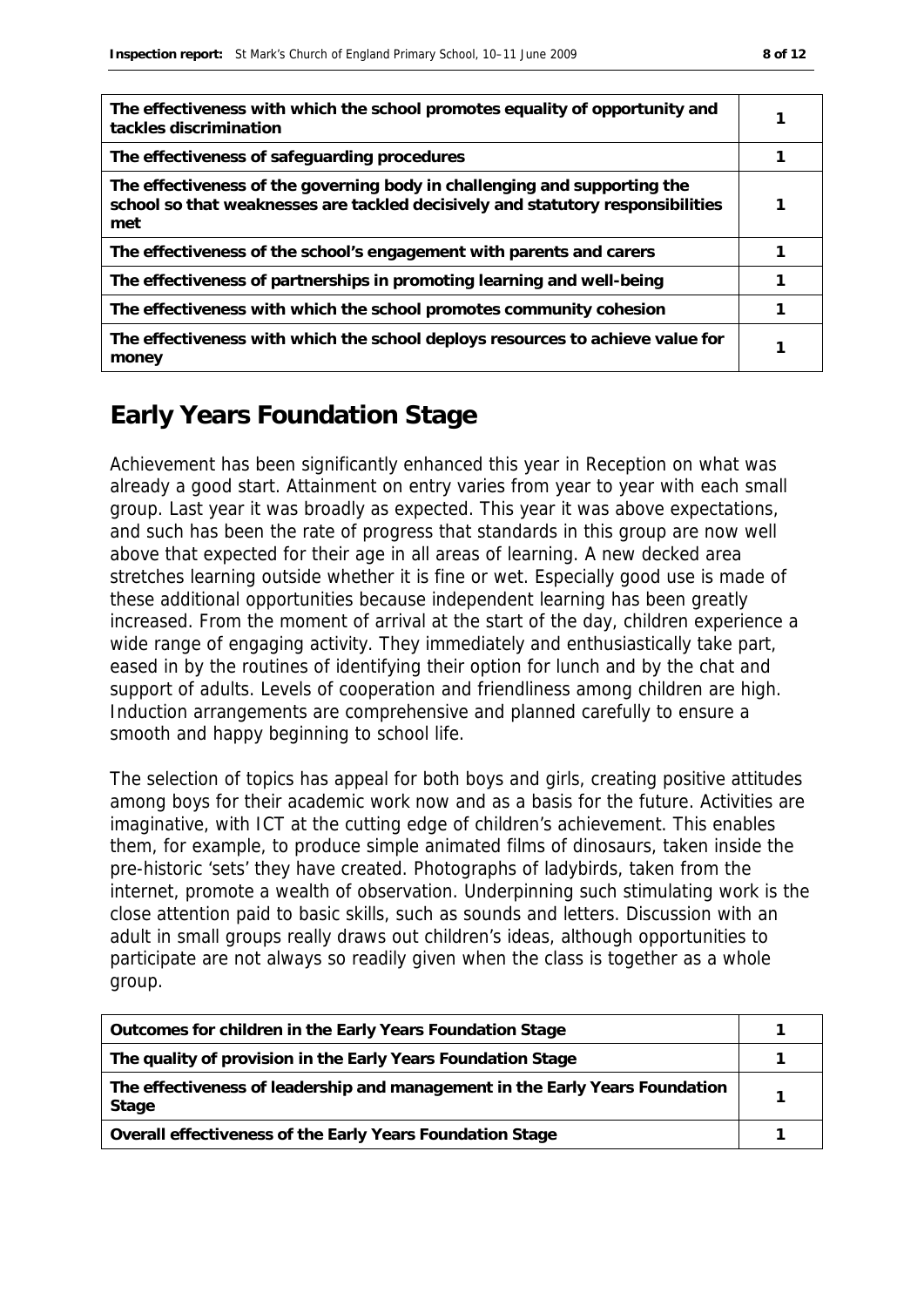### **Views of parents and carers**

Parents speak very highly of St Mark's. 'Always lots going on', wrote one parent, who went on to say that their child 'would love to go every day of the week, including weekends, as she enjoys lessons so much'. Very few concerns were raised and none of these reflected a common view. In summary, parents report a happy, caring school where pupils flourish personally and academically, and which is very ably led and managed. Inspection findings endorse parents' considerable satisfaction.

Ofsted invited all the registered parents and carers of pupils registered at St Mark's to complete a questionnaire about their views of the school. If a parent has more than one child at the school, we asked them to record an answer against all the questions, for each of their children.

The inspector received 31 completed questionnaires. In total, there are 53 parents and carers registered at the school.

|                                                                     | Always | Most of the<br>time | Occasionally | <b>Never</b> |
|---------------------------------------------------------------------|--------|---------------------|--------------|--------------|
| Overall, I am happy with<br>my child's experience at<br>this school | 28     |                     |              |              |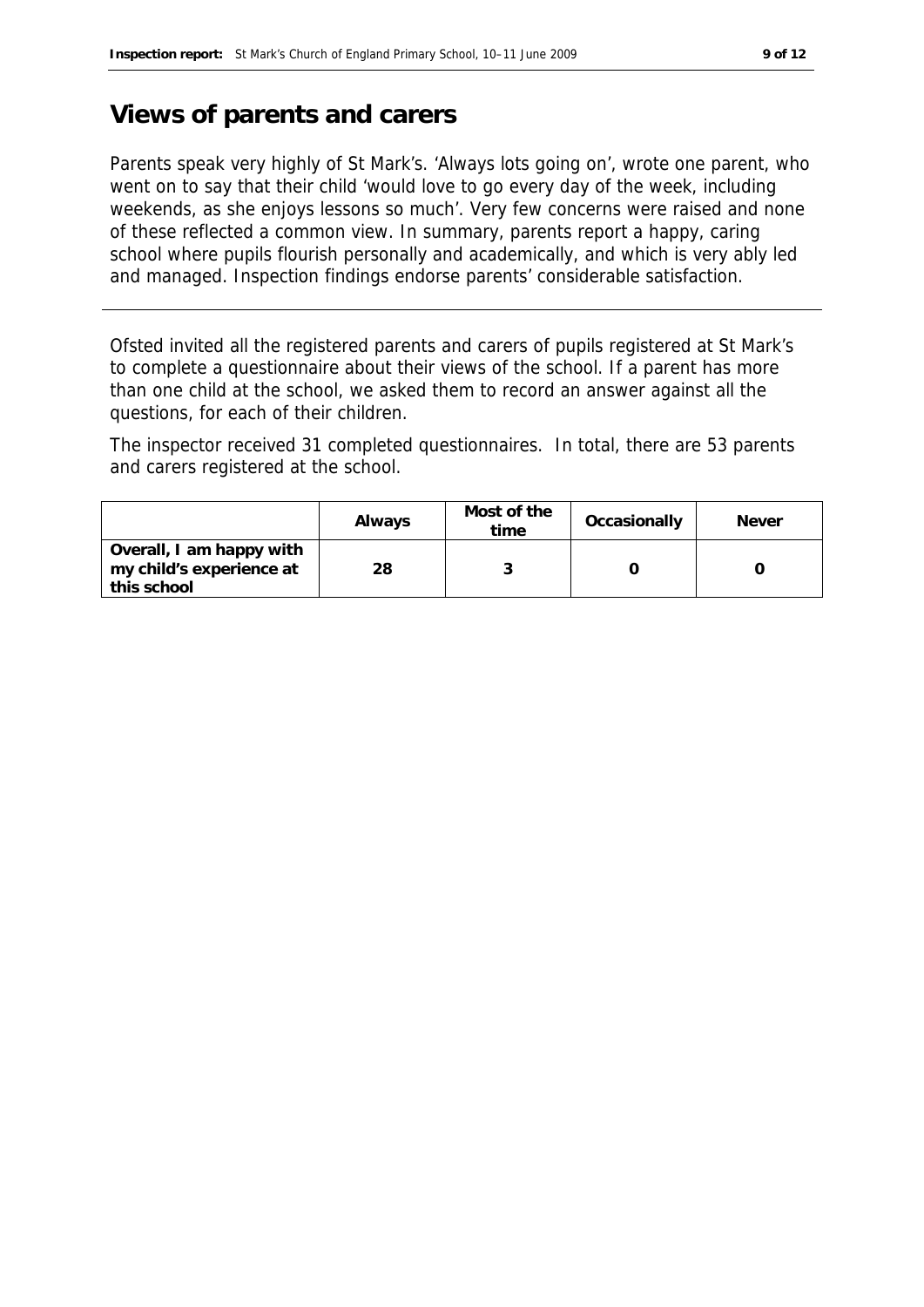# **What inspection judgements mean**

| Grade   | Judgement    | Description                                                   |
|---------|--------------|---------------------------------------------------------------|
| Grade 1 | Outstanding  | These features are highly effective. An outstanding           |
|         |              | school provides exceptionally well for all its pupils' needs. |
|         |              | In 2007-8, 15% of schools were judged to be                   |
|         |              | outstanding.                                                  |
| Grade 2 | Good         | These are very positive features of a school. A school        |
|         |              | that is good is serving its pupils well. In 2007-8, 49% of    |
|         |              | schools were judged good.                                     |
| Grade 3 | Satisfactory | These features are of reasonable quality. A satisfactory      |
|         |              | school is providing adequately for its pupils. In 2007-8,     |
|         |              | 32% of schools were judged satisfactory.                      |
| Grade 4 | Inadequate   | These features are not of an acceptable standard. An          |
|         |              | inadequate school needs to make significant                   |
|         |              | improvement in order to meet the needs of its pupils.         |
|         |              | Ofsted inspectors will make further visits until it           |
|         |              | improves. In 2007-8, 5% of schools were judged                |
|         |              | inadequate.                                                   |

# **Common terminology used by inspectors**

| Attainment:                | the standard of the pupils' work shown by test and<br>examination results and in lessons.                                                                                                                                                                                                                                                                                 |
|----------------------------|---------------------------------------------------------------------------------------------------------------------------------------------------------------------------------------------------------------------------------------------------------------------------------------------------------------------------------------------------------------------------|
| Progress:                  | the rate at which pupils are learning in lessons and<br>over longer periods of time. It is often measured<br>by comparing the pupils' attainment at the end of a<br>key stage with their attainment when they started.                                                                                                                                                    |
| Achievement:               | the progress and success of a pupil in their<br>learning, training or development. This may refer<br>to the acquisition of skills, knowledge,<br>understanding or desired attributes. Attributes<br>include qualities or personal competencies which<br>are important to the development of the pupil; for<br>example personal, social, cultural, emotional or<br>health. |
| Capacity to improve:       | the proven ability of the school to continue<br>improving. Inspectors base this judgement on what<br>the school has accomplished so far and on the<br>quality of its systems to maintain improvement.                                                                                                                                                                     |
| Leadership and management: | the contribution of all the staff with responsibilities,<br>not just the headteacher, to identifying priorities,<br>directing and motivating staff and running the<br>school.                                                                                                                                                                                             |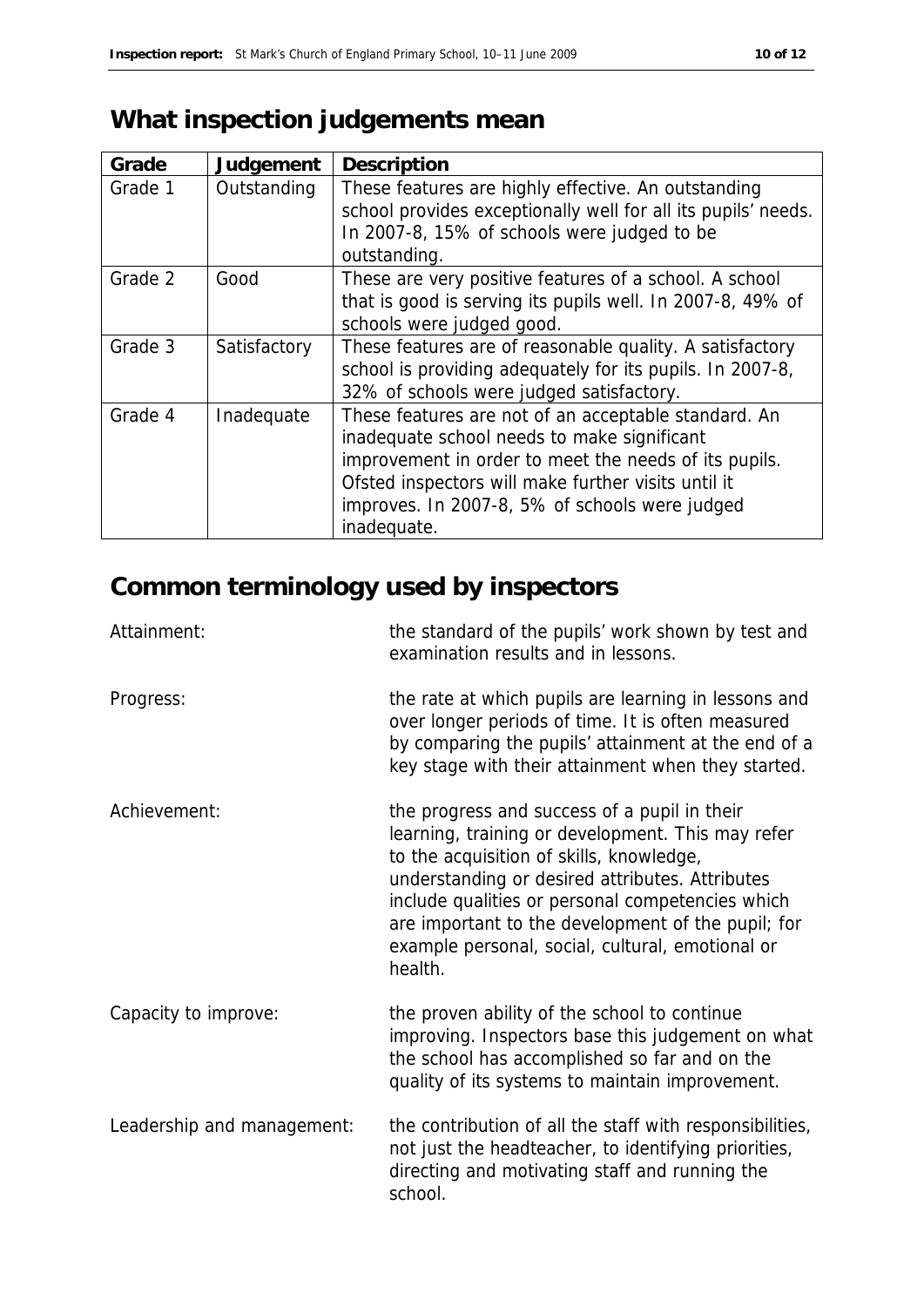

12 June 2009

Dear Pupils

**Inspection of St Mark's Church of England Primary School, Hadlow Down, TN22 4HY**

Thank you for welcoming me to your school. I very much enjoyed my visit and this letter is to tell you some of the things I found while I was with you. Your school is outstanding. It was clear that you thoroughly enjoy being there and many of your parents wrote to tell me that they are extremely pleased with the school too. Importantly, you all make rapid progress, not only in your work in the classroom, but also in your confidence and thoughtfulness towards others.

It was wonderful to hear about all the exciting projects you do – like 'Rivers Den' – and I enjoyed watching the little films those of you in Reception made about dinosaurs. It is also jolly good that you and your parents are able to watch them at home on the school's 'Learning Platform'.

**Here are some other important things about your school**

- The adults at school have high expectations of what you can achieve, and you rise to the challenge.
- Your behaviour is excellent.
- The adults take extremely good care of you, and also see to it that you understand how to keep yourselves safe– when using the internet, for example.
- Sporting activities are popular and you eat healthily at lunchtime, especially as you know your lunch boxes are checked!

Staff and governors do all they can to make learning fun and interesting, and are always very keen to do more. Therefore, in order to make the school even better, they have been asked to:

 widen your experience in mathematics, so that you use your knowledge and skills in 'real' situations and as part of your learning in other subjects.

With best wishes for the future

Yours faithfully

Patricia Davies Lead inspector